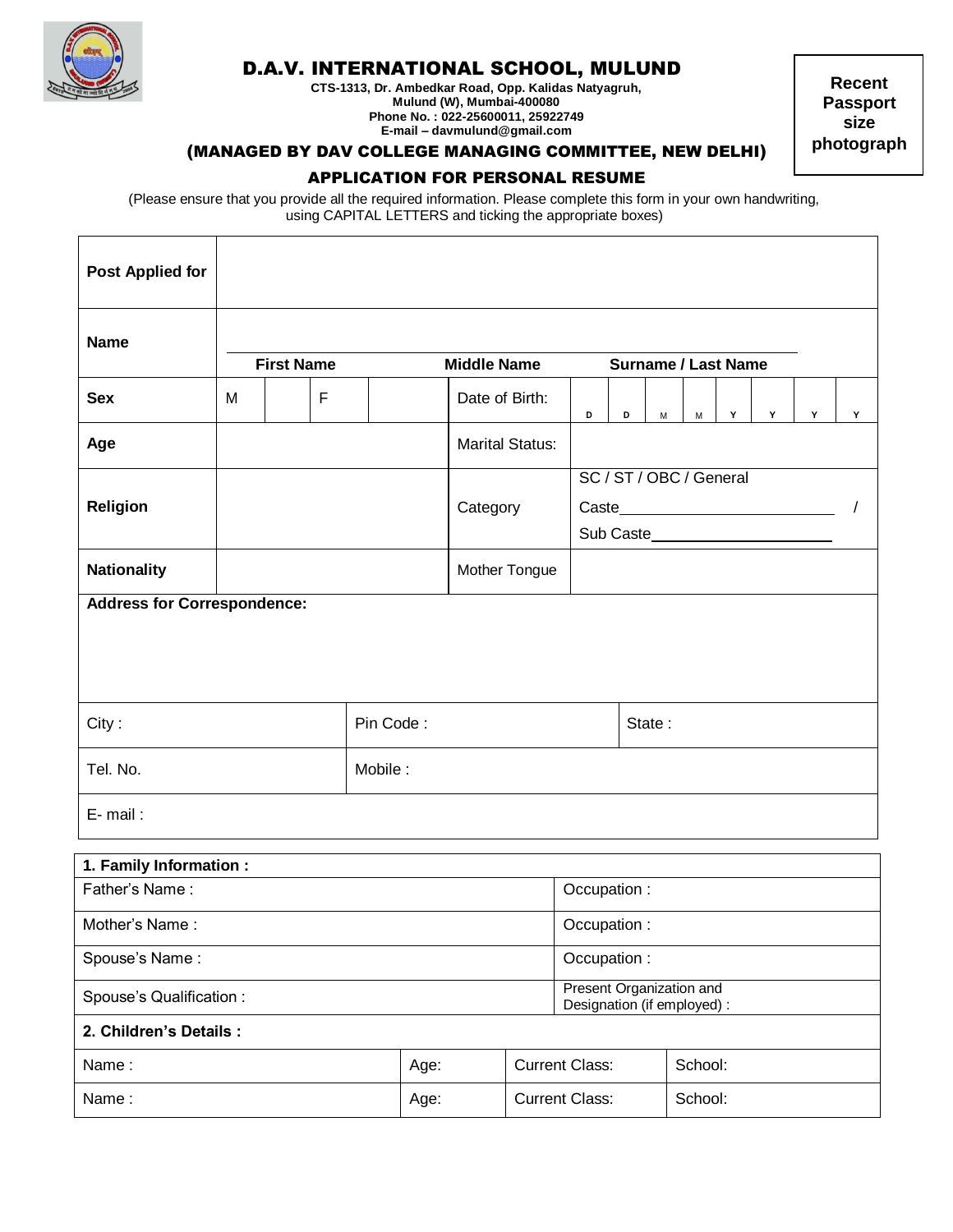## **3. Educational Qualifications:**

| Qualification<br><b>Subjects and specialization</b> |                             | Year of<br>passing   | Full time/<br>Part time/<br><b>Distant</b><br>Education | Name of<br>the<br>School /<br>College | Board /<br>University/<br>institute | <b>Marks</b><br>(out of) | $\%$ |  |
|-----------------------------------------------------|-----------------------------|----------------------|---------------------------------------------------------|---------------------------------------|-------------------------------------|--------------------------|------|--|
|                                                     | <b>Class X</b>              |                      |                                                         |                                       |                                     |                          |      |  |
| <b>Class XII</b>                                    |                             |                      |                                                         |                                       |                                     |                          |      |  |
|                                                     | <b>Bachelors Degree</b>     |                      |                                                         |                                       |                                     |                          |      |  |
| B.A.                                                | $\Box$                      | 1 <sup>st</sup> year |                                                         |                                       |                                     |                          |      |  |
| B.Com.                                              | $\Box$                      |                      |                                                         |                                       |                                     |                          |      |  |
| B.Sc.                                               | $\Box$                      | 2 <sup>nd</sup> year |                                                         |                                       |                                     |                          |      |  |
| <b>Others</b>                                       |                             | 3rd year             |                                                         |                                       |                                     |                          |      |  |
|                                                     | <b>Masters Degree</b>       |                      |                                                         |                                       |                                     |                          |      |  |
| <b>M.A.</b>                                         | $\Box$                      |                      |                                                         |                                       |                                     |                          |      |  |
| M.Com.                                              | $\Box$                      |                      |                                                         |                                       |                                     |                          |      |  |
| M.Sc.                                               | $\Box$                      |                      |                                                         |                                       |                                     |                          |      |  |
| <b>M.C.A.</b><br>Other                              | $\Box$                      |                      |                                                         |                                       |                                     |                          |      |  |
|                                                     | <b>Professional Degree</b>  |                      |                                                         |                                       |                                     |                          |      |  |
| Dip. In ECCEd.                                      | $\Box$                      |                      |                                                         |                                       |                                     |                          |      |  |
| D.Ed.                                               | $\Box$                      |                      |                                                         |                                       |                                     |                          |      |  |
| B.Ed.                                               |                             |                      |                                                         |                                       |                                     |                          |      |  |
| B.P.Ed.                                             | $\Box$                      |                      |                                                         |                                       |                                     |                          |      |  |
| M.Ed.                                               | $\Box$                      |                      |                                                         |                                       |                                     |                          |      |  |
| M.P.Ed.                                             | $\Box$                      |                      |                                                         |                                       |                                     |                          |      |  |
| Other                                               |                             |                      |                                                         |                                       |                                     |                          |      |  |
|                                                     | <b>CTET/TET</b>             |                      |                                                         |                                       |                                     |                          |      |  |
| Paper - I                                           | $\Box$                      |                      |                                                         |                                       |                                     |                          |      |  |
| Paper - II                                          | $\Box$                      |                      |                                                         |                                       |                                     |                          |      |  |
|                                                     | <b>Computer Proficiency</b> |                      |                                                         |                                       |                                     |                          |      |  |
| <b>Any Other</b>                                    | Qualification/(if any)      |                      |                                                         |                                       |                                     |                          |      |  |
|                                                     |                             |                      |                                                         |                                       |                                     |                          |      |  |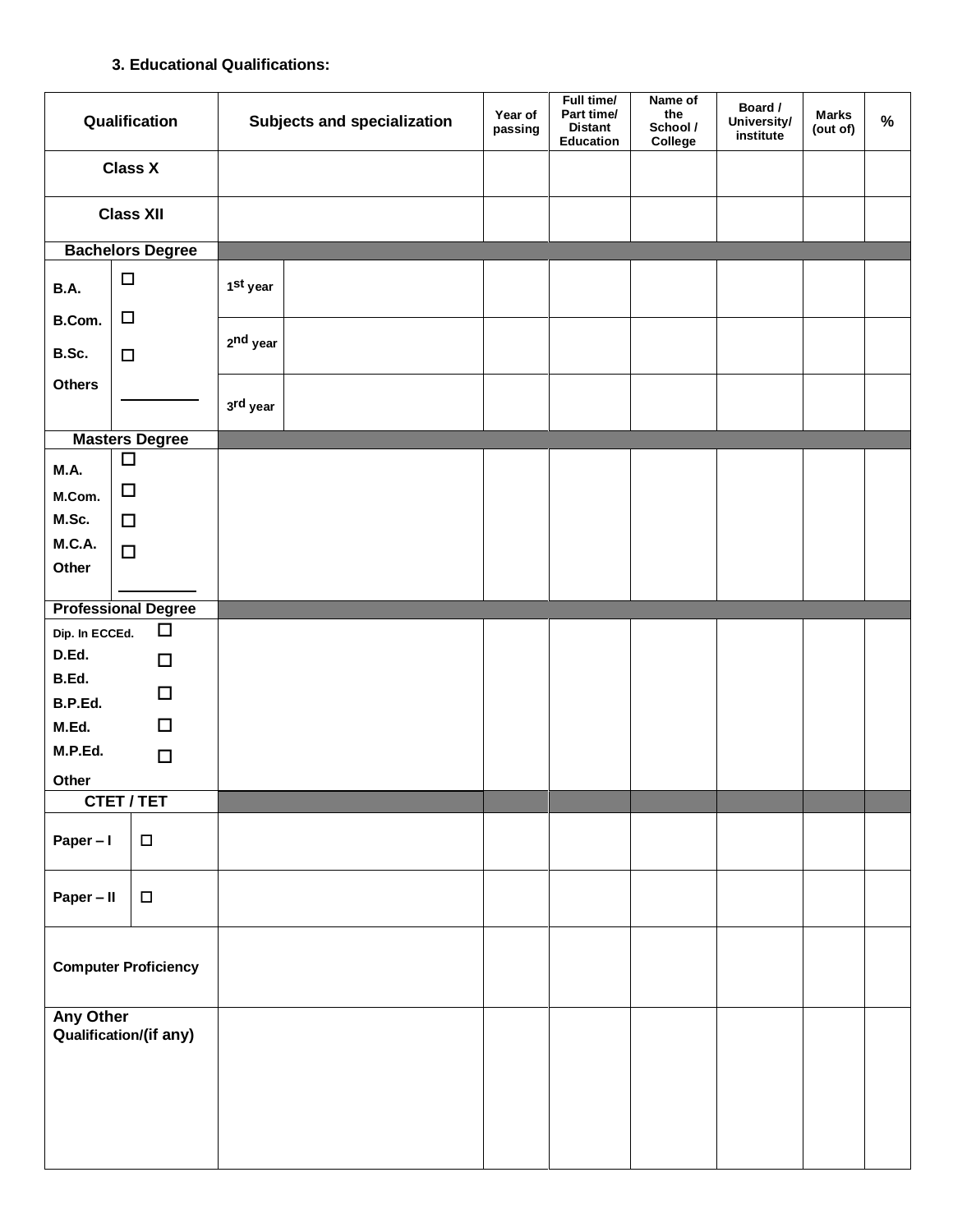|                                                                                                                          | 4. Proficiency in Language : |              |                        |             |                          |                           |                                                                                  |  |
|--------------------------------------------------------------------------------------------------------------------------|------------------------------|--------------|------------------------|-------------|--------------------------|---------------------------|----------------------------------------------------------------------------------|--|
| Language                                                                                                                 |                              | Read         |                        | Write       |                          | <b>Speak</b>              |                                                                                  |  |
|                                                                                                                          |                              |              |                        |             |                          |                           |                                                                                  |  |
|                                                                                                                          |                              |              |                        |             |                          |                           |                                                                                  |  |
|                                                                                                                          |                              |              |                        |             |                          |                           |                                                                                  |  |
|                                                                                                                          |                              |              |                        |             |                          |                           |                                                                                  |  |
| 5. Details of Extra Curricular Activities (Please mention activity, role, level and outstandingachievements,<br>if any): |                              |              |                        |             |                          |                           |                                                                                  |  |
| <b>6. DETAILS OF WORK EXPERIENCE:</b>                                                                                    |                              |              |                        |             |                          |                           |                                                                                  |  |
|                                                                                                                          |                              |              |                        |             |                          |                           |                                                                                  |  |
| Name of the Organization /<br>School and Board<br>Affiliated to CBSE, SSC,<br>ICSE.                                      | From                         | Period<br>To | <b>Total</b><br>Period | Designation | <b>Classes</b><br>taught | <b>Subjects</b><br>taught | <b>Experience full</b><br>time / part time<br>Experience<br>certificate (Yes/No) |  |
|                                                                                                                          |                              |              |                        |             |                          |                           |                                                                                  |  |
|                                                                                                                          |                              |              |                        |             |                          |                           |                                                                                  |  |
|                                                                                                                          |                              |              |                        |             |                          |                           |                                                                                  |  |
|                                                                                                                          |                              |              |                        |             |                          |                           |                                                                                  |  |
|                                                                                                                          |                              |              |                        |             |                          |                           |                                                                                  |  |
|                                                                                                                          |                              |              |                        |             |                          |                           |                                                                                  |  |
|                                                                                                                          |                              |              |                        |             |                          |                           |                                                                                  |  |
|                                                                                                                          |                              |              |                        |             |                          |                           |                                                                                  |  |
|                                                                                                                          |                              |              |                        |             |                          |                           |                                                                                  |  |
|                                                                                                                          |                              |              |                        |             |                          |                           |                                                                                  |  |
|                                                                                                                          |                              |              |                        |             |                          |                           |                                                                                  |  |
|                                                                                                                          |                              |              |                        |             |                          |                           |                                                                                  |  |
|                                                                                                                          |                              |              |                        |             |                          |                           |                                                                                  |  |
|                                                                                                                          |                              |              |                        |             |                          |                           |                                                                                  |  |
|                                                                                                                          |                              |              |                        |             |                          |                           |                                                                                  |  |
|                                                                                                                          |                              |              |                        |             |                          |                           |                                                                                  |  |
|                                                                                                                          |                              |              |                        |             |                          |                           |                                                                                  |  |
|                                                                                                                          |                              |              |                        |             |                          |                           |                                                                                  |  |
|                                                                                                                          |                              |              |                        |             |                          |                           |                                                                                  |  |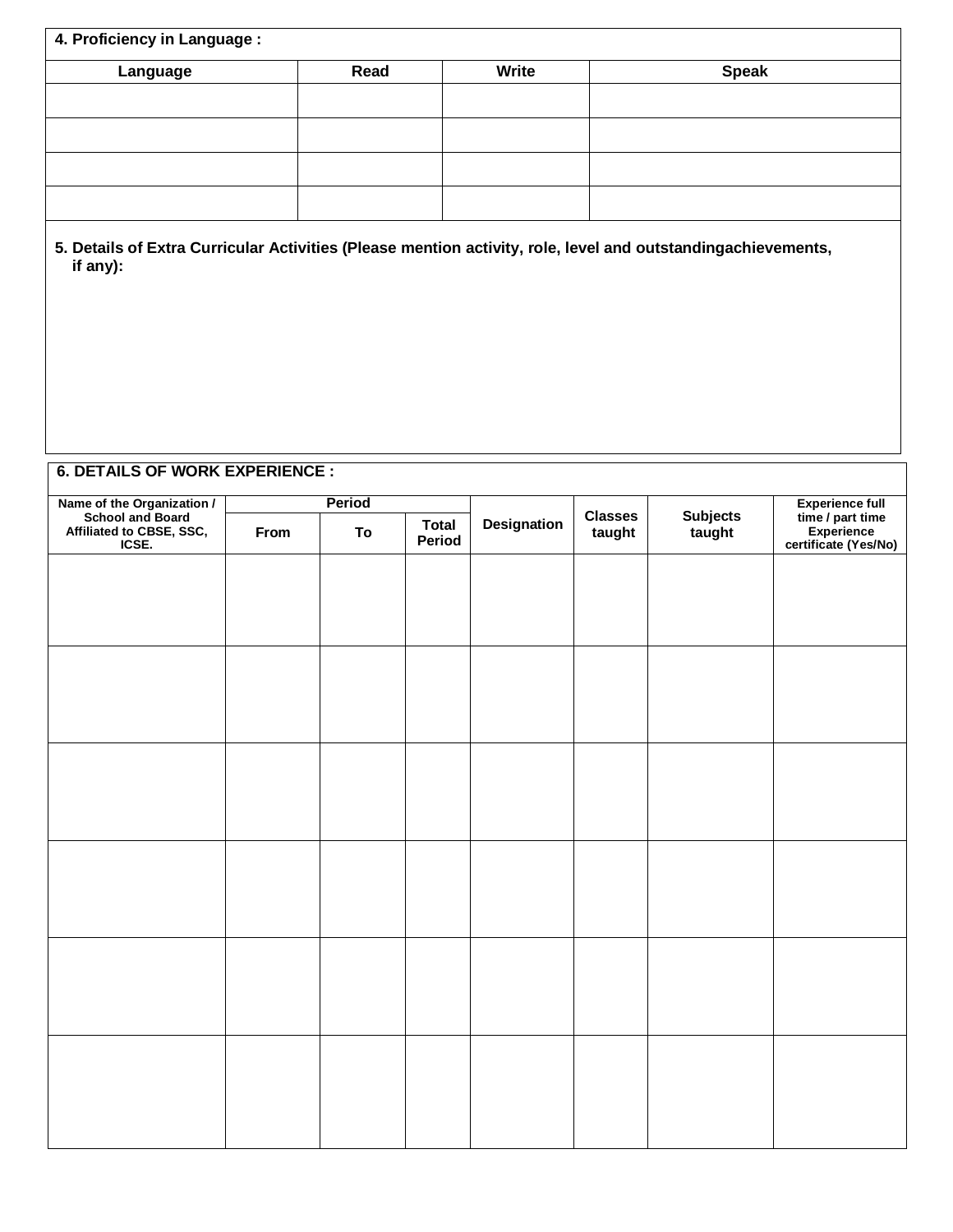| 7. Total Teaching experience (in years)                                                         |  |                               |  |                               |                            |
|-------------------------------------------------------------------------------------------------|--|-------------------------------|--|-------------------------------|----------------------------|
| 8. Other Professional Experience, if any<br>(in years)                                          |  |                               |  |                               |                            |
| 9. Details of Last Drawn Salary and Benefits                                                    |  |                               |  |                               |                            |
| Salary - per annum<br>$\bullet$                                                                 |  |                               |  |                               |                            |
| Other benefits received - per annum<br>$\bullet$<br>(medical insurance, accommodation,<br>etc.) |  |                               |  |                               |                            |
| 10. Organizational and Administrative Experience :                                              |  |                               |  |                               |                            |
|                                                                                                 |  |                               |  | <b>Name of Responsibility</b> | <b>Name of Institution</b> |
| As Head of Department/<br><b>House Mistress</b>                                                 |  |                               |  |                               |                            |
|                                                                                                 |  |                               |  |                               |                            |
|                                                                                                 |  |                               |  |                               |                            |
|                                                                                                 |  |                               |  |                               |                            |
|                                                                                                 |  |                               |  |                               |                            |
|                                                                                                 |  |                               |  |                               |                            |
| 11. Publication (Books / Research Paper / Articles) :                                           |  |                               |  |                               |                            |
|                                                                                                 |  |                               |  |                               |                            |
| 12. Games and Sports:                                                                           |  |                               |  |                               |                            |
| <b>Name of Game</b>                                                                             |  | <b>Level of Participation</b> |  | <b>Achievements</b>           | <b>Remarks</b>             |
|                                                                                                 |  |                               |  |                               |                            |
|                                                                                                 |  |                               |  |                               |                            |
|                                                                                                 |  |                               |  |                               |                            |
|                                                                                                 |  |                               |  |                               |                            |
|                                                                                                 |  |                               |  |                               |                            |
|                                                                                                 |  |                               |  |                               |                            |